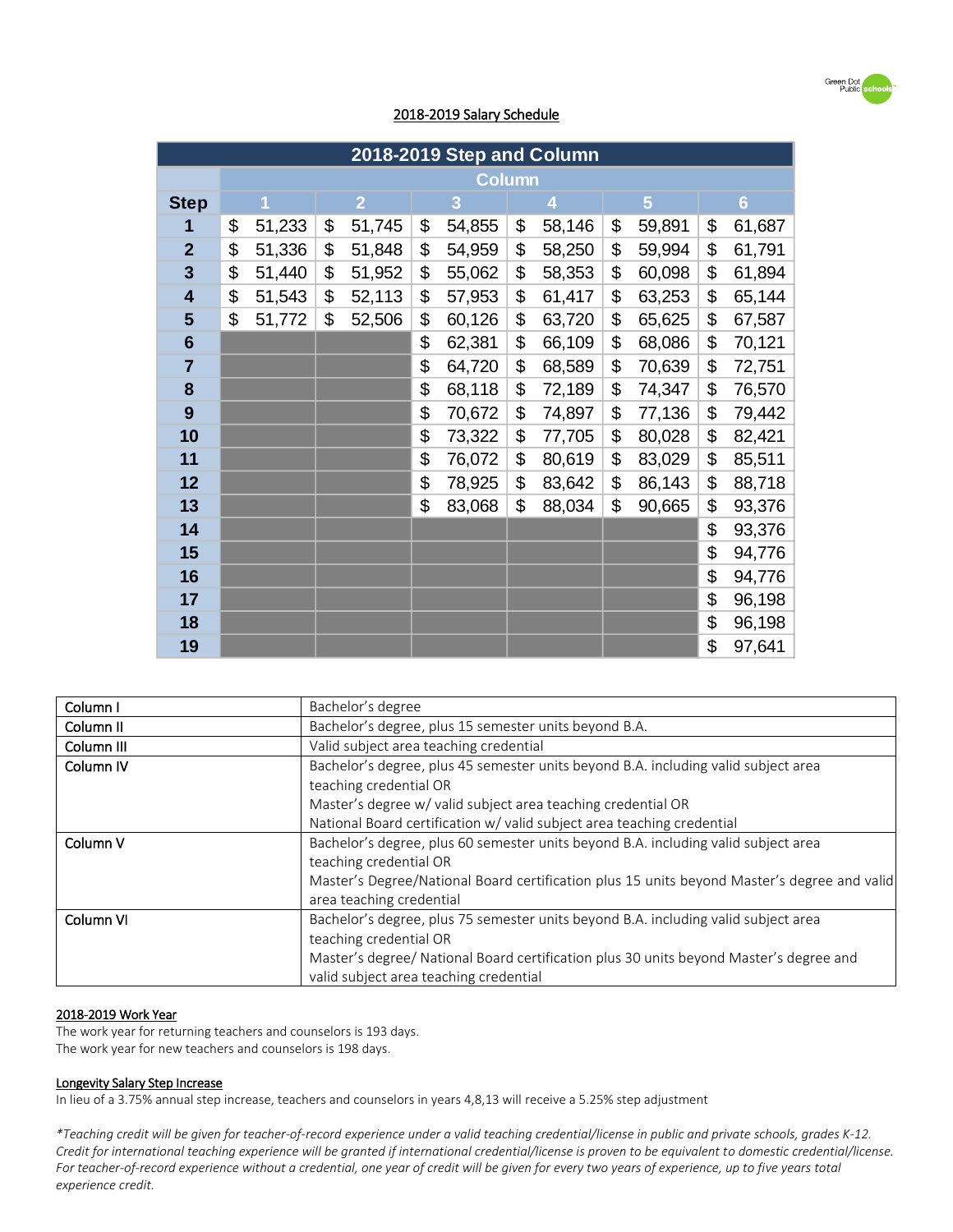

## 2019-2020 Salary Schedule

| 2019-2020 Step and Column |    |        |    |                |    |               |    |        |                |                |
|---------------------------|----|--------|----|----------------|----|---------------|----|--------|----------------|----------------|
|                           |    |        |    |                |    | <b>Column</b> |    |        |                |                |
| <b>Step</b>               |    |        |    | $\overline{2}$ |    | 3             |    | 4      | $5\phantom{.}$ | $6\phantom{a}$ |
| 1                         | \$ | 51,873 | \$ | 52,392         | \$ | 55,541        | \$ | 58,873 | \$<br>60,639   | \$<br>62,459   |
| $\overline{2}$            | \$ | 51,978 | \$ | 52,496         | \$ | 55,645        | \$ | 58,978 | \$<br>60,744   | \$<br>62,563   |
| 3                         | \$ | 52,082 | \$ | 52,601         | \$ | 55,750        | \$ | 59,083 | \$<br>60,849   | \$<br>62,668   |
| $\overline{\mathbf{4}}$   | \$ | 52,187 | \$ | 52,765         | \$ | 58,677        | \$ | 62,185 | \$<br>64,043   | \$<br>65,958   |
| 5                         | \$ | 52,419 | \$ | 53,162         | \$ | 60,878        | \$ | 64,516 | \$<br>66,445   | \$<br>68,432   |
| $6\phantom{1}6$           |    |        |    |                | \$ | 63,160        | \$ | 66,936 | \$<br>68,937   | \$<br>70,998   |
| $\overline{7}$            |    |        |    |                | \$ | 65,529        | \$ | 69,446 | \$<br>71,522   | \$<br>73,660   |
| 8                         |    |        |    |                | \$ | 68,969        | \$ | 73,092 | \$<br>75,277   | \$<br>77,527   |
| 9                         |    |        |    |                | \$ | 71,556        | \$ | 75,833 | \$<br>78,100   | \$<br>80,435   |
| 10                        |    |        |    |                | \$ | 74,239        | \$ | 78,677 | \$<br>81,028   | \$<br>83,451   |
| 11                        |    |        |    |                | \$ | 77,023        | \$ | 81,627 | \$<br>84,067   | \$<br>86,580   |
| 12                        |    |        |    |                | \$ | 79,911        | \$ | 84,688 | \$<br>87,220   | \$<br>89,827   |
| 13                        |    |        |    |                | \$ | 84,107        | \$ | 89,134 | \$<br>91,799   | \$<br>94,543   |
| 14                        |    |        |    |                |    |               |    |        |                | \$<br>94,543   |
| 15                        |    |        |    |                |    |               |    |        |                | \$<br>95,961   |
| 16                        |    |        |    |                |    |               |    |        |                | \$<br>95,961   |
| 17                        |    |        |    |                |    |               |    |        |                | \$<br>97,401   |
| 18                        |    |        |    |                |    |               |    |        |                | \$<br>97,401   |
| 19                        |    |        |    |                |    |               |    |        |                | \$<br>98,862   |

| Column I             | Bachelor's degree                                                                                                                |
|----------------------|----------------------------------------------------------------------------------------------------------------------------------|
| Column <sub>II</sub> | Bachelor's degree, plus 15 semester units beyond B.A.                                                                            |
| Column III           | Valid subject area teaching credential                                                                                           |
| Column <sub>IV</sub> | Bachelor's degree, plus 45 semester units beyond B.A. including valid subject area<br>teaching credential OR                     |
|                      | Master's degree w/ valid subject area teaching credential OR                                                                     |
|                      | National Board certification w/ valid subject area teaching credential                                                           |
| Column V             | Bachelor's degree, plus 60 semester units beyond B.A. including valid subject area<br>teaching credential OR                     |
|                      | Master's Degree/National Board certification plus 15 units beyond Master's degree and valid<br>area teaching credential          |
| Column VI            | Bachelor's degree, plus 75 semester units beyond B.A. including valid subject area<br>teaching credential OR                     |
|                      | Master's degree/ National Board certification plus 30 units beyond Master's degree and<br>valid subject area teaching credential |

#### 2018-2019 Work Year

The work year for returning teachers and counselors is 193 days.

The work year for new teachers and counselors is 198 days.

### Longevity Salary Step Increase

In lieu of a 3.75% annual step increase, teachers and counselors in years 4,8,13 will receive a 5.25% step adjustment

*\*Teaching credit will be given for teacher-of-record experience under a valid teaching credential/license in public and private schools, grades K-12. Credit for international teaching experience will be granted if international credential/license is proven to be equivalent to domestic credential/license. For teacher-of-record experience without a credential, one year of credit will be given for every two years of experience, up to five years total experience credit.*